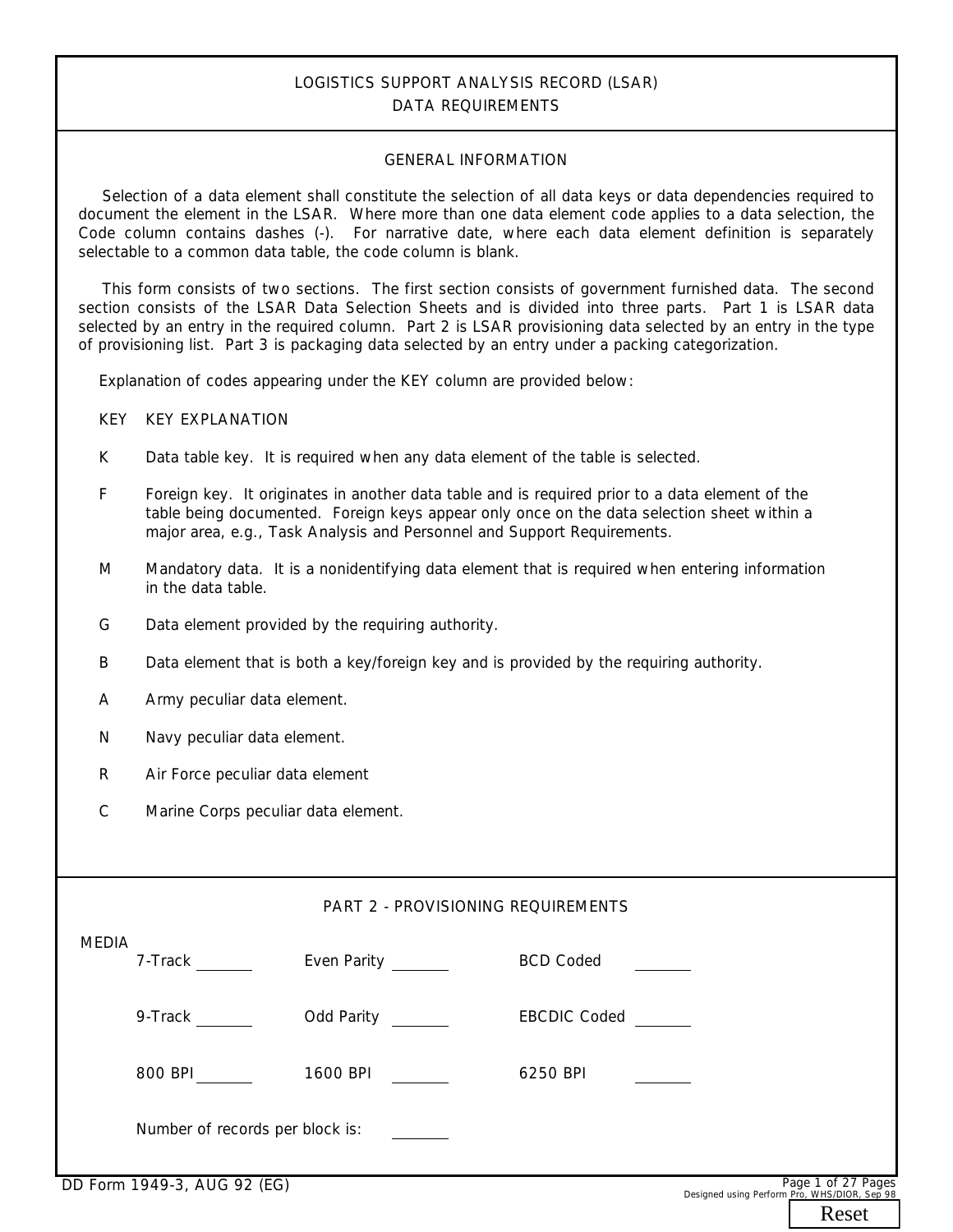# **LSAR DATA REQUIREMENTS**

### **GENERAL INFORMATION**

 The appropriate code(s) for the header data and sequence should be entered in the appropriate spaces for the Type Provisioning Lists.

| <b>HEADER DATA</b>                                                                                        |                                        |          | CODE                                   |
|-----------------------------------------------------------------------------------------------------------|----------------------------------------|----------|----------------------------------------|
|                                                                                                           | P                                      |          |                                        |
|                                                                                                           | N                                      |          |                                        |
|                                                                                                           | $\mathsf{C}$                           |          |                                        |
|                                                                                                           | E                                      |          |                                        |
|                                                                                                           | S                                      |          |                                        |
|                                                                                                           | Y                                      |          |                                        |
|                                                                                                           |                                        |          |                                        |
| SEQUENCE (Provisioning List Item Sequence Number Assignment):<br>Logistic Support Analysis Control Number | Τ                                      |          |                                        |
|                                                                                                           | Topdown<br>Disassembly                 |          | D                                      |
|                                                                                                           | Reference Designation                  |          | X                                      |
|                                                                                                           |                                        |          | R                                      |
|                                                                                                           |                                        |          |                                        |
| TYPE PROVISIONING LISTS                                                                                   |                                        | Required | Conference                             |
| Specify:                                                                                                  | (T, D, X, R)                           |          | $(P, N, C, E, S, Y)$ Required $(Y, N)$ |
| Long Lead Time Items List (LLTIL)                                                                         |                                        |          |                                        |
| Provisioning Parts List (PPL)                                                                             |                                        |          |                                        |
| Short Form PPL (SFPPL)                                                                                    |                                        |          |                                        |
| Common and Bulk Items List (CBIL)<br>Repairable Items List (RIL)                                          |                                        |          |                                        |
| Interim Support Items List (ISIL)                                                                         |                                        |          |                                        |
| Post Conference List (PCL)                                                                                |                                        |          |                                        |
| Tools and Test Equipment List (TTEL)                                                                      |                                        |          |                                        |
| System Configuration PPL (SCPPL)                                                                          |                                        |          |                                        |
| Design Change Notices (DCN)                                                                               |                                        |          |                                        |
| As Required (ARA) and specified in the SOW                                                                |                                        |          |                                        |
| As Required (ARB) and specified in the SOW                                                                |                                        |          |                                        |
|                                                                                                           | Required (Y,N)                         | Time     | Date (YYMMDD)                          |
| Provisioning Guidance Conference                                                                          |                                        |          |                                        |
| Place                                                                                                     |                                        |          |                                        |
| Provisioning Conference                                                                                   |                                        |          |                                        |
| Place<br>Provisioning Preparedness Review Conference                                                      |                                        |          |                                        |
|                                                                                                           |                                        |          |                                        |
|                                                                                                           | <b>PART 3 - PACKAGING REQUIREMENTS</b> |          |                                        |
| Common, MIL-STD-2073-1B, paragraph 3.3.1                                                                  |                                        |          |                                        |
| Selective, MIL-STD-2073-1B, paragraph 3.3.2                                                               |                                        |          |                                        |
| Special, MIL-STD-2073-1B, paragraph 3.3.3                                                                 |                                        |          |                                        |
|                                                                                                           |                                        |          |                                        |
|                                                                                                           | <b>OTHER INSTRUCTIONS</b>              |          |                                        |
|                                                                                                           |                                        |          |                                        |
|                                                                                                           |                                        |          |                                        |
|                                                                                                           |                                        |          |                                        |
|                                                                                                           |                                        |          |                                        |
|                                                                                                           |                                        |          |                                        |
| DD Form 1949-3, AUG 92                                                                                    |                                        |          | Page 2 of 27 Pages                     |